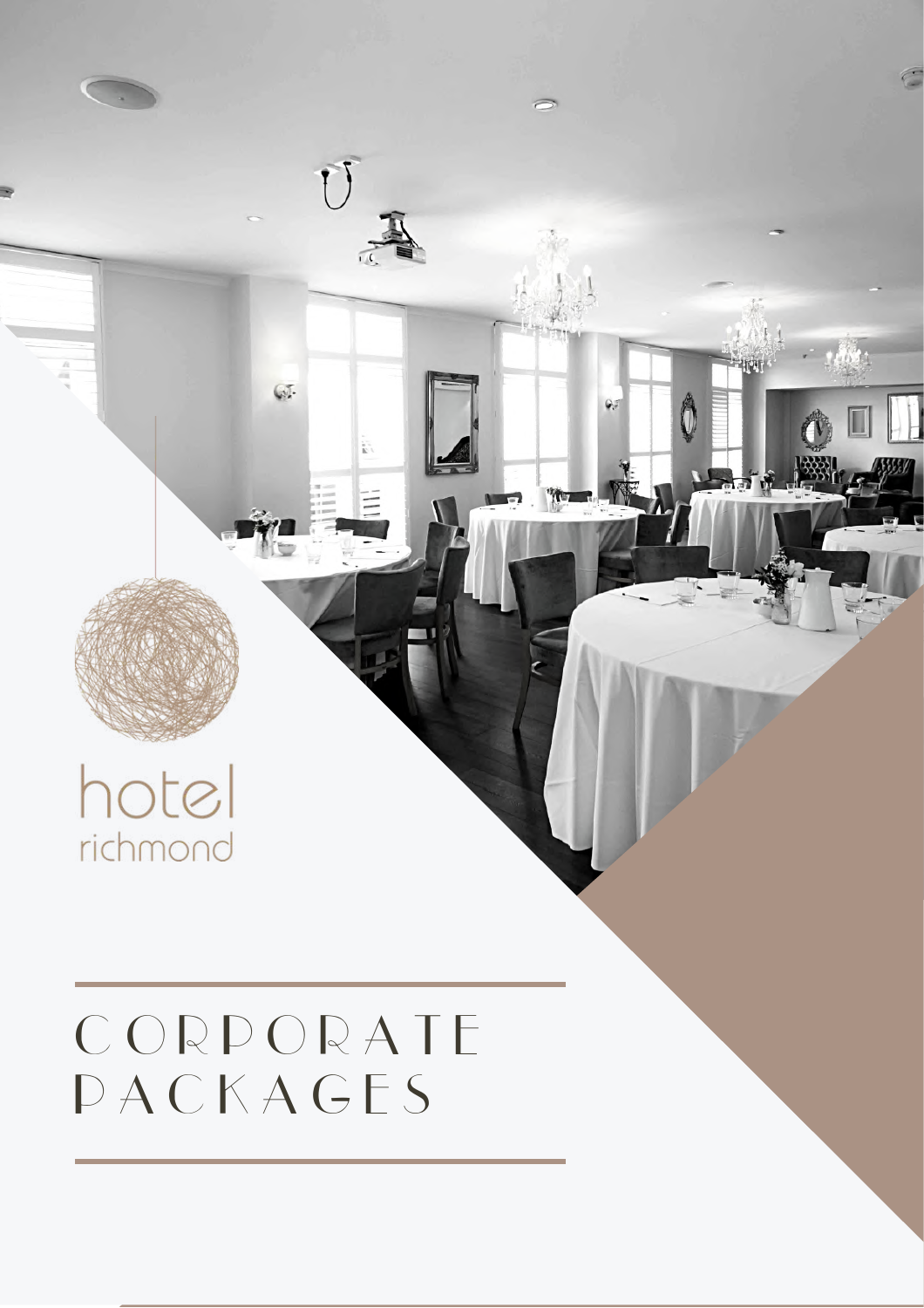|  | <b>OUR ROOMS</b> |
|--|------------------|
|--|------------------|

**BALCONY ROOM \$350 WEEKDAYS \$450 WEEKENDS** 35 people 20 people 22 people 60 people

Theatre Style

Cabaret Style

U-Shape

Boardroom

Boardroom Table 12 people

**BOARDROOM \$250 WEEKDAYS \$350 WEEKENDS**

### **OUR CORPORATE ROOMS ARE AVAILABLE WEDNESDAY - SUNDAY 9AM-5PM**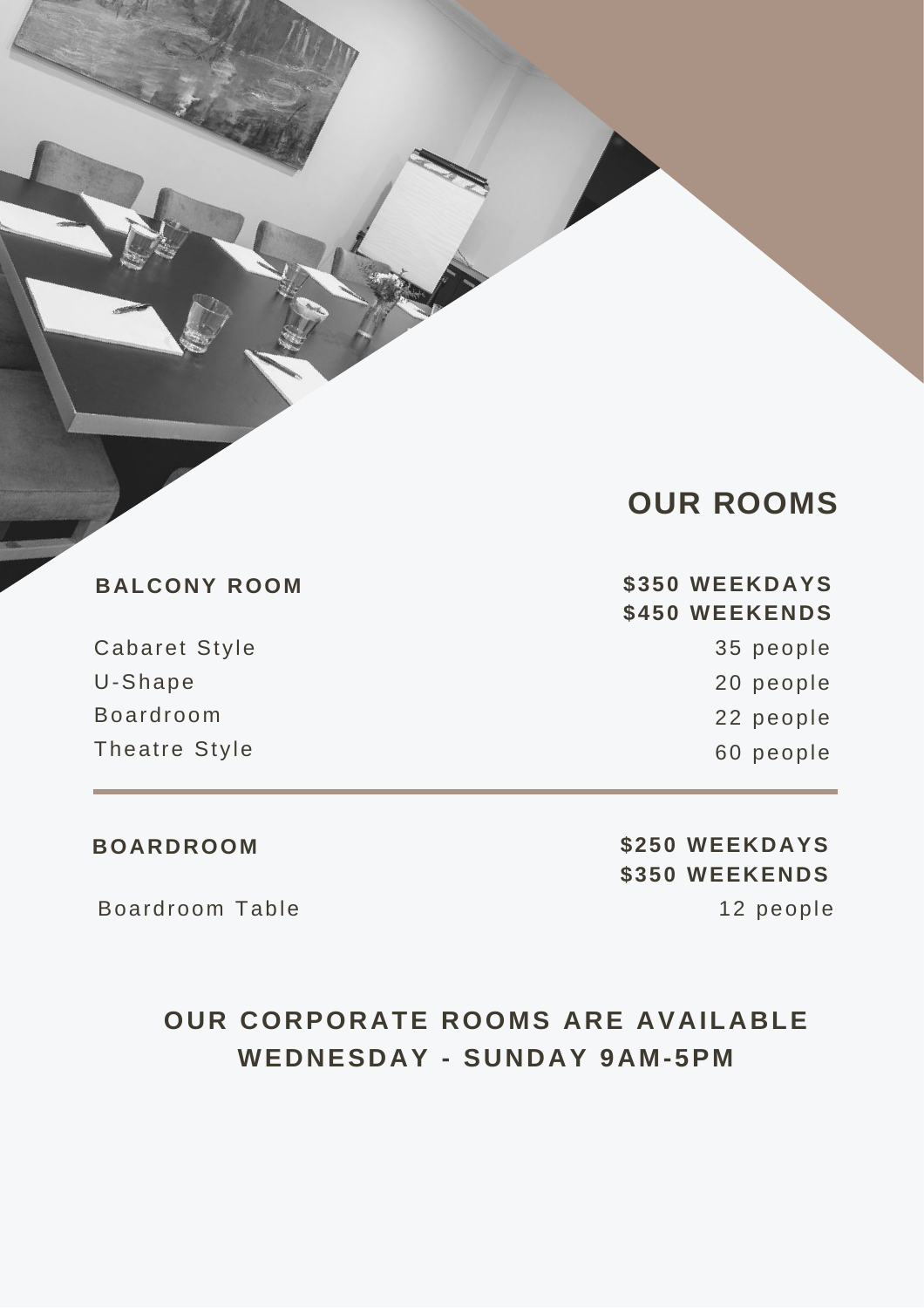## **INCLUSIONS & EXTRAS**

### **INCLUDED IN ROOM HIRE**

Note pads & pens Filtered water Mints (individually wrapped) House flowers Balcony Room hire includes use of the Data projector Boardroom hire includes use of the TV screen with HDMI White board with markers (ask about availability)

### **ADDITIONAL EXTRAS**

| Nescafe tea and coffee pod station | \$3.50 per person |
|------------------------------------|-------------------|
| <b>Fully Serviced Bar</b>          | \$40 per hour     |